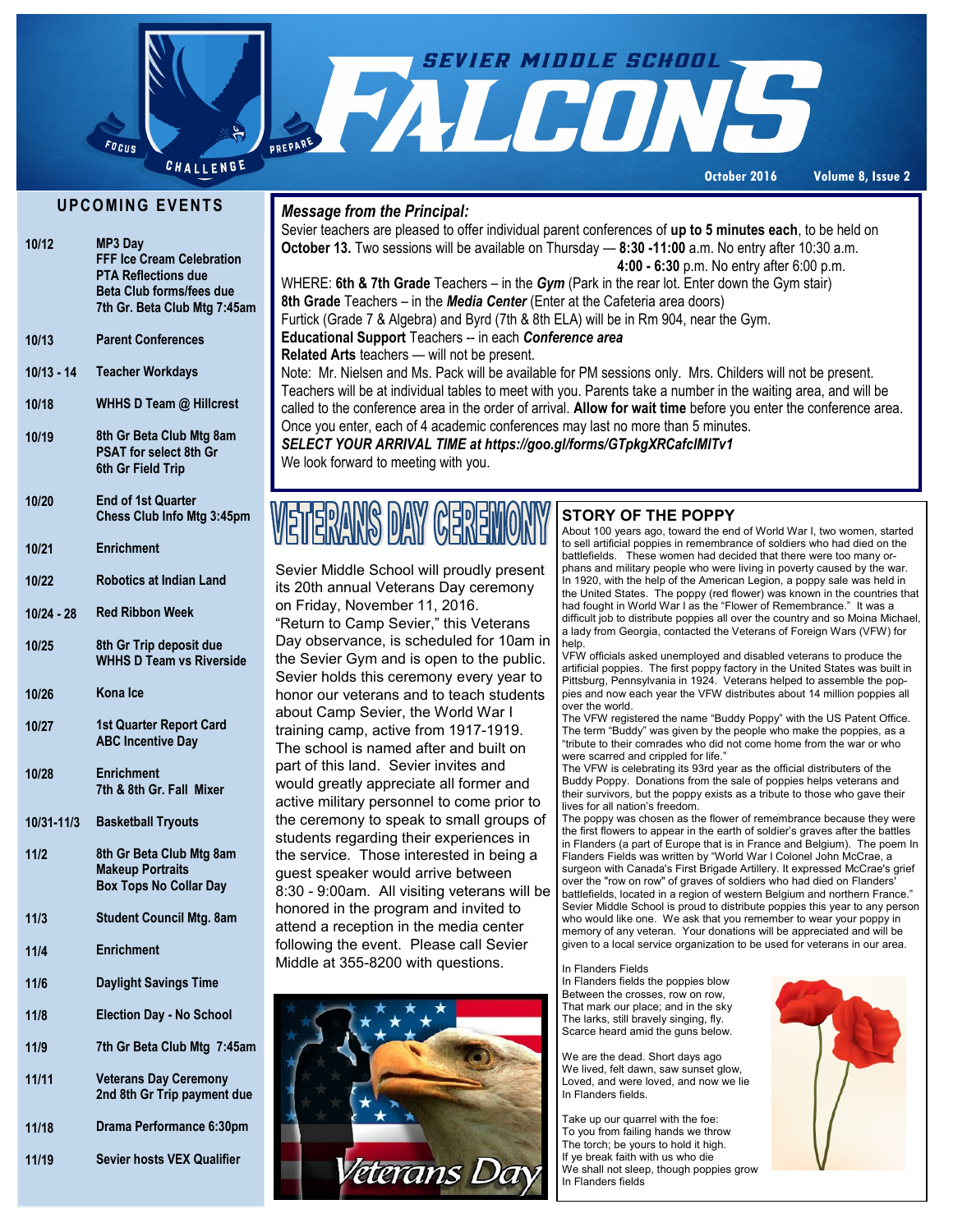# **OC Follow us -- SevierMiddleSchoo**

## BAND & STRINGS UPDATES

- Band & Strings members are selling Cookie Dough through October 20th. Support our Band & Strings program and see Mrs. Marsh or a member to buy your favorite cookie dough!
- 7th and 8th grade Band students who are interested in auditioning for Region or County band please send in your \$10 audition fee to Mrs. Marsh by October 19.
- Congratulations to Paige Geiger who auditioned and was accepted into Region Strings. The event will be held Nov. 11 and 12 at Anderson University.
- Band, Strings, and Percussion concert will be held Tuesday, December 6th at 6:30pm in the gym. All performers need to be dressed in concert black and present by 6pm in the band/strings room.

## **Counselor's Corner**



The ACE Awards Advocates for Character and Education) is an annual banquet honoring 70 male and female students in grades 8 and 12

from each of the 35 Greenville County middle and high schools. This award is designed to recognize true "unsung heroes" who all too often are not recognized for their accomplishments.

Nominations will be opened October 17 at [www.coaches4character.com/ace](http://www.coaches4character.com/ace-awards)-awards

and end January 31st, 2017. **Nominate and honor Sevier middle school 8th grade students!**



**During the month of October, we are honoring students who show Respect and Courtesy. Showing respect and courtesy means to show honor for the feelings and rights of yourself, others, and the world around you. It is being polite and having well mannered behavior towards others.** 

**Congratulations to the following students chosen as October's Students of the Month!** Pictures of these students will be displayed in our hallway and students will be given the opportunity to choose a gift card from a variety of stores.

- 6th Grade: Esteban Guzman and Campbell Thompson
- ◆ 7th Grade: Garrett Stephens and Danasia Banks
- 8th Grade: Christian Hines and Emma Babetz



**Tomiko Long**, 6 **Darcy Storm**, 8th grade School Counselor, 355-8203 **Melinda Howard**, Guidance Office Clerk, 355-8204

estival

*Attention 7th & 8th Grade Band, Strings, and Chorus students:* 

- Please submit your \$10 Carowinds Festival of Music deposit by October 28.
- Parents, if you are interested in chaperoning, please contact Mrs. Marsh or Mrs. Knight.
- The cost of the trip is \$100 and the balance will be due by Feb. 16th.



Good luck to our 7th & 8th grade Robotics Club members. Five teams will travel to Indian Land, SC to compete in a VEX Robotics Competition scheduled for October 22nd. At least 20 high school and middle school teams will compete. Sevier is currently the only middle school attending, up against high school and career center students.



Elect to be Drug-Free!

**Red Ribbon Week will be held October 24 - 28.** 

Students will participate in daily activities, themes, and prize drawings. This year's theme is "*I elect to be drug free".* Student Council members are asked to volunteer after school on Friday, October 21, from 3:30 - 4:30pm to help decorate for the upcoming event.



Bully Prevention classroom lessons will be presented by the South Carolina Children's Theatre to all 6th grade students on Tuesday, October 25th. Thank you to our PTA for sponsoring this event.

**PSAT**: Select 8<sup>th</sup> grade students will be taking the PSAT (Pre-SAT) as part of a program sponsored by the State Department of Education. The exam will be given at Sevier on October,  $19<sup>th</sup>$ 2016. No make-up dates are available.

### **Gathering of Falcons**

Each Report card grading period the school counselors will meet with students in their teams for character education, recognitions, and awards. The Gathering will occur during their wellness times. Be sure to ask your students about their awards and recognitions October 27th.

Jami Crisman, 7th grade School Counselor, 355-8485<br>Melinda Howard, Guidance Office Clerk, 355-8204